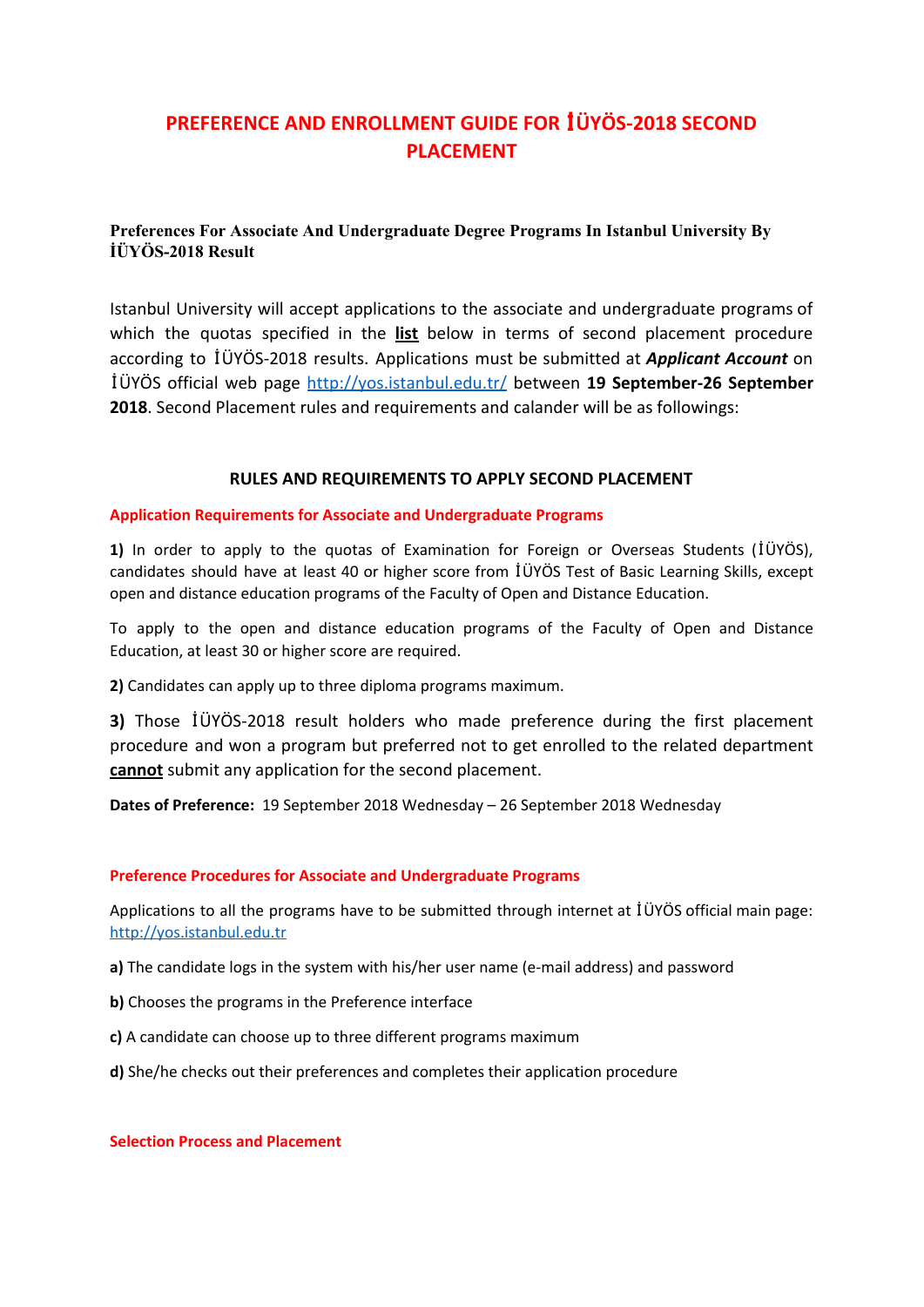İÜYÖS score, order of preference and number of students accepted into a single program from the same country are the criteria taken into consideration in the selection process. The number of students who will be given the right to enroll into a certain program cannot exceed 20% the total quota of that certain program.

If there is a tie in the selection process among the candidate students the youngest candidate(s) will be given priority.

## **ANNOUNCEMENT OF THE PLACEMENT RESULTS**

Candidate students can learn the placement results at [http://yos.istanbul.edu.tr](http://yos.istanbul.edu.tr/) by login with their applicant numbers and passwords on **28 September 2018.** 

"Acceptance Letters" will be posted to the addresses in the İÜYÖS application form of those students who are finally accepted to enroll to Istanbul University. It is also possible for those accepted students to get a digital copy of their acceptance letters via [http://yos.istanbul.edu.tr](http://yos.istanbul.edu.tr/) by login with their applicant numbers and passwords

| <b>İÜYÖS-2018 SECOND PLACEMENT CALENDER</b> |                      |
|---------------------------------------------|----------------------|
| <b>PREFERENCES</b>                          | 19-26 September 2018 |
| ANNOUCEMENT OF THE SECOND                   | 28 September 2018    |
| <b>PLACEMENT RESULTS</b>                    |                      |
| ACCESSING TO THE ACCEPTANCE                 | 08 October 2018      |
| <b>LETTERS ONLINE</b>                       |                      |
| <b>ENROLLMENT DATES FOR THE SECOND</b>      | 15-19 October 2018   |
| <b>PLACEMENT</b>                            |                      |

**Dates of Enrollment for** İ**ÜYÖS-2018 Second Placement:** 15 October 2018 Monday – 19 October 2018 Friday

#### **Required Documents for Registration**

a) The original copy of high school diploma or temporary certificate of graduation and a copy in Turkish; notarized or officially approved by Turkish External Representatives.

b) The original copy of diploma equivalency taken from the Provincial Directorates of Republic of Turkey Ministry of National Education or Turkish External Representatives.

(Candidate students who have been applied to Provincial Directorate of National Education in Turkey and could not get the diploma equivalency between registration dates can be registered conditionally if they have a registration/application document given by the Provincial Directorate of National Education in Turkey.

*Students must submit their diploma equivalency to the student affairs office of the related department of Istanbul University within 60 days of the enrollment date. Otherwise their enrollment will be cancelled.)* 

c) The officially approved transcript of the high school stating the high school courses, grades and grade point average of the student and a copy in Turkish; notarized or approved by Turkish External Representatives.

d) Those who have TRNC citizenship, residing in TRNC, completed secondary education at TRNC high schools and have obtained GCE AL degree and those who have or will have GCE AL degrees after registering in the colleges or high schools in other countries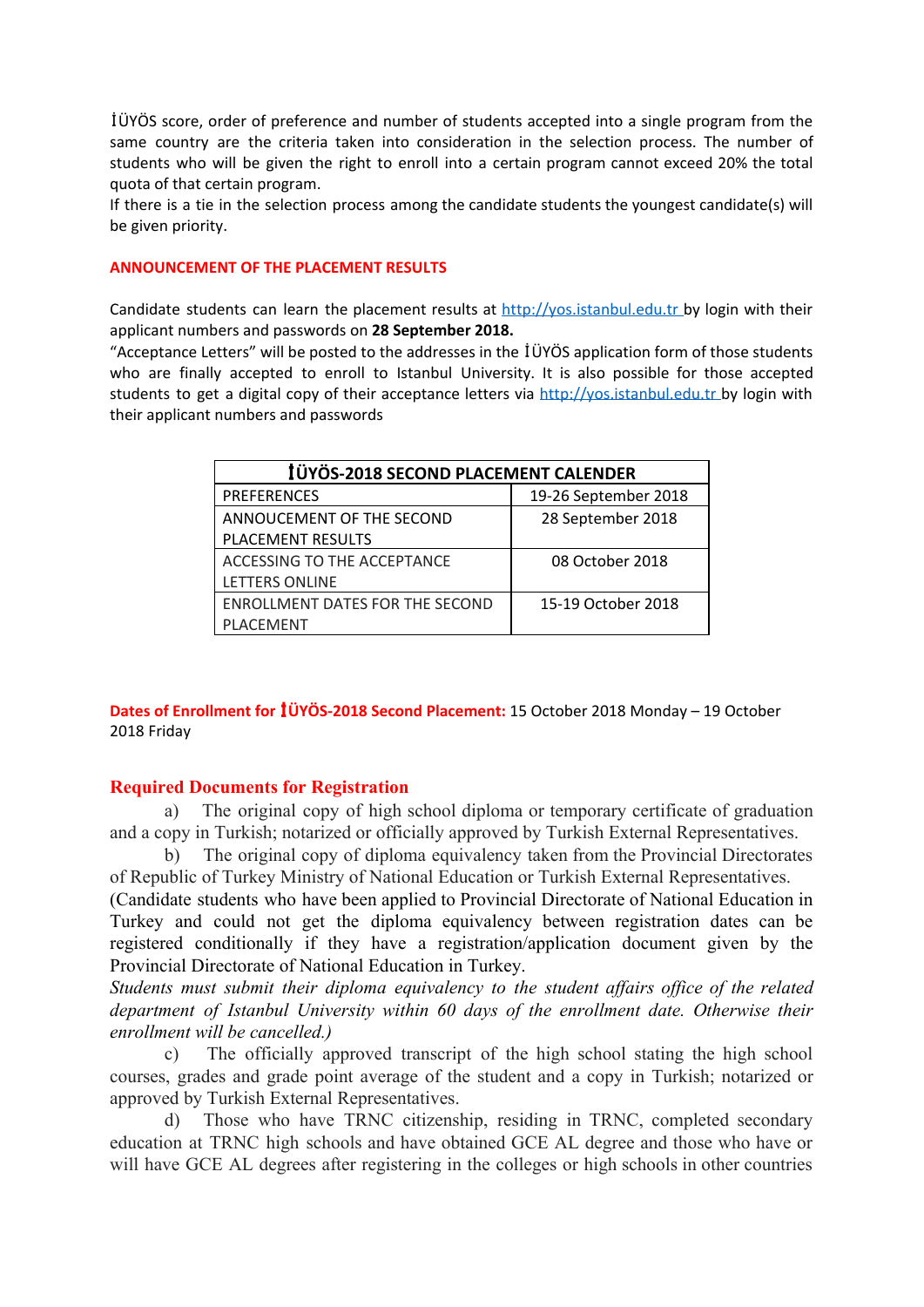between 2005 and 2010 should provide an original copy of GRE AL exam result certificate and a copy in Turkish; notarized or approved by Turkish External Representatives.

e) A printed copy of İÜYÖS result document,

f) The copy of pages of the passport including the visa, identity information and time of validity and a copy in Turkish; notarized or approved by Turkish External Representatives.

g) If available, copy of an internationally recognized Foreign Language Certificate and Turkish Language Proficiency Certificate, in Turkish; notarized or approved by Turkish External Representatives.

h) Residence Document (should be given to the Student Affairs Office of the related department in one month after registration.)

ı) 8 photos 4,5 x 6,0 in size (front view and taken in the last 6 months enabling the applicant to be clearly recognized).

i) Bank receipt of the tuition fee payment

j) Signed Financial Guarantee Document. Please **[CLICK.](http://cdn.istanbul.edu.tr/FileHandler2.ashx?f=financial-assurance-form.pdf)**

k) A copy of identity register for dual citizenship holders if foreign at birth and acquired a Turkish citizenship.

• The registration of students who submit falsified, counterfeit, incomplete or incorrect documents for application, placement and/or registration, will be annulled even if final registration was done.

• For the application of Residence Document, check the below address <https://e-ikamet.goc.gov.tr/Ikamet/Basvuru/IlkBasvuru> For the requried documents **[CLICK.](http://cdn.istanbul.edu.tr/FileHandler2.ashx?f=required-documents-for-residence-permit.pdf)** 

● International students of the Faculty of Open and Distance Education are not required to obtain a residence document/permit.

• The registered foreign or overseas students may have general health insurance if they apply apply and pay for general health insurance premiums in three (3) months after the registration. For the general health insurance, apply to the Social Security Institution (SGK) in Istanbul.

• Registrations are done by the student affairs office of related units (Faculty/School) on **15 October 2018, Mondaythrough 20 October 2018, Friday**. **[CLICK](http://cdn.istanbul.edu.tr/FileHandler2.ashx?f=birim-adresleri.pdf)**for the address of the related units (Faculty/Vocational School).

● Candidates lose registration right unless registered within the registration period.

• Those candidates who have been placed in a program of Istanbul University, but failed/unable to being registered can not apply to any program during the second preferences/placement.

• The IÜYÖS exam result is valid for one (1) year for Istanbul University. Therefore the candidates can not use their score for the next year to apply for programs in Istanbul University.